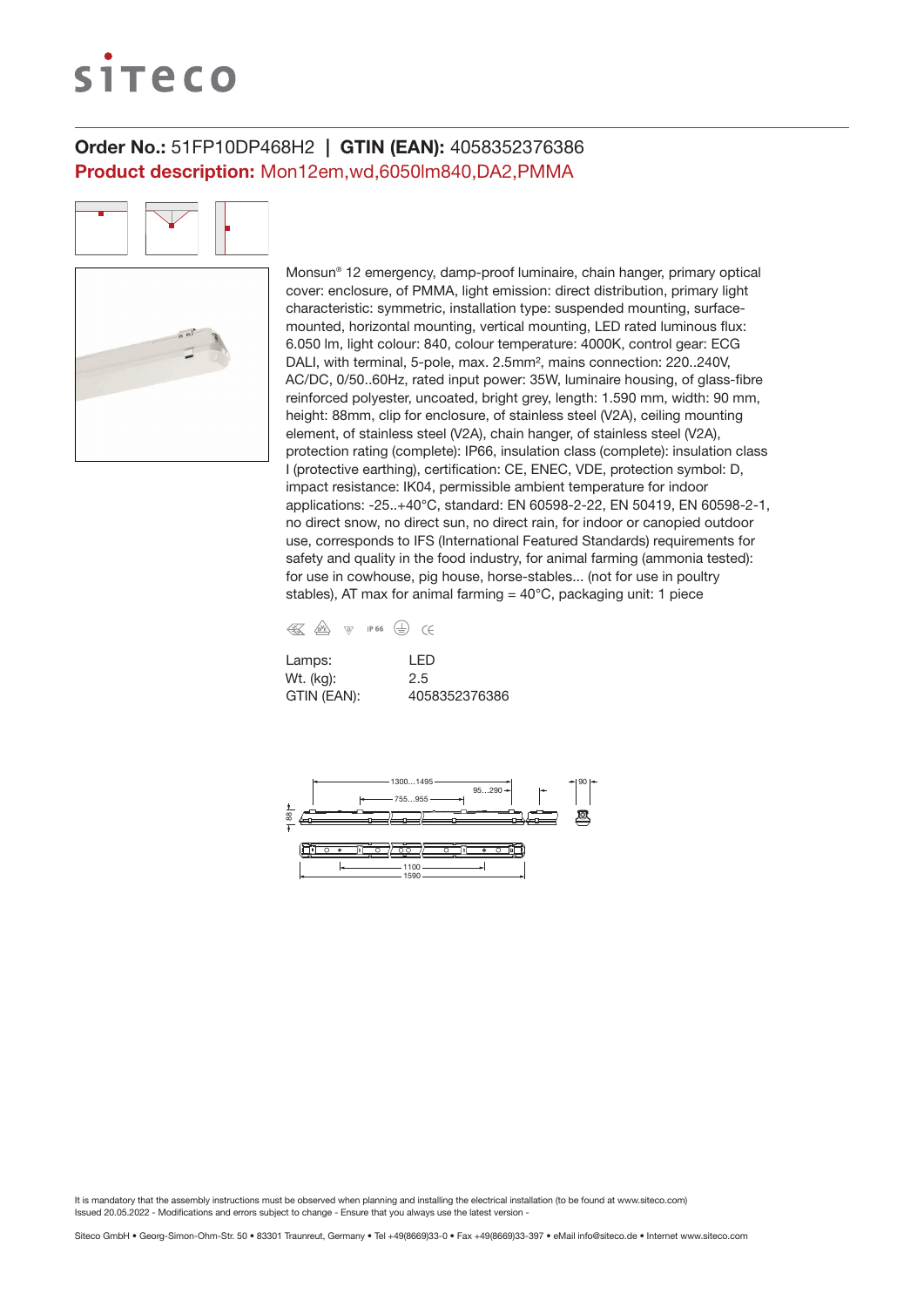# **SITECO**

### Order No.: 51FP10DP468H2 | GTIN (EAN): 4058352376386 Detailed technical description: Mon12em,wd,6050lm840,DA2,PMMA



#### Key data

- Product type: damp-proof luminaire
- Product name: Monsun® 12 emergency
- Order No.: 51FP10DP468H2

#### Lighting technology | Lamps | Control gear

#### Component 1

#### Lighting technology:

- Cover: enclosure
- Beam angle: wide distribution
- Symmetry: symmetric distribution
- Light emission: direct distribution

#### Lamps:

- Lamps: with LED
- Rated luminous flux: 6050lm
- Luminous efficacy: 175lm/W
- Colour temperature: 4000K
- Colour rendering index: CRI > 80
- Light colour: 840
- SDCM (Standard Deviation of Colour Matching): MacAdam ≤ 3 SDCM (initial)
- Rated input power: 35W
- Supplement: for group or central battery, without changeover relay, suitable for emergency light operating devices according to IEC 60598-2-22, halogen-free wiring, luminous flux reduced to approx. 15% with DC operation, without flicker

#### Operating device:

- Control gear: ECG DALI
- Control: DALI 2

#### Certificates, Standards

- Protection rating: IP66
- Insulation class: insulation class I (protective earthing)
- Impact resistance: IK04
- Protection symbol: D
- Temperature range (operation): 25..+40°C
- Supplement: corresponds to IFS (International Featured Standards) requirements for safety and quality in the food industry, for indoor or canopied outdoor use, no direct snow, no direct sun, no direct rain, for animal farming (ammonia tested): for use in cowhouse, pig house, horse-stables... (not for use in poultry stables), AT max for animal farming  $=40^{\circ}$ C
- Standard: EN 50419, EN 60598-2-1, EN 60598-2-22
- Certification, designation: CE, ENEC, **VDE**

#### Material, Colour

- luminaire housing: glass-fibre reinforced polyester, uncoated, bright grey, incl. chain hanger
- Colour specification: bright grey
- clip for enclosure: stainless steel (V2A)
- Quantity: 10 piece
- ceiling mounting element: stainless steel (V2A), ceiling mounting included
- Quantity: 2 piece
- chain hanger: stainless steel (V2A)
- Quantity: 2 piece
	- Cover: enclosure of PMMA

#### **Mounting**

- Mounting method, mounting location: suspended mounting, surfacemounted, horizontal mounting, vertical mounting, to the ceiling, to the wall, to the Licross® mounting rail
- Arrangement: single/continuous arrangement
- Supplement: luminaire includes fixing accessories for ceiling surface mounting; for other types of installation: please order mounting accessories separately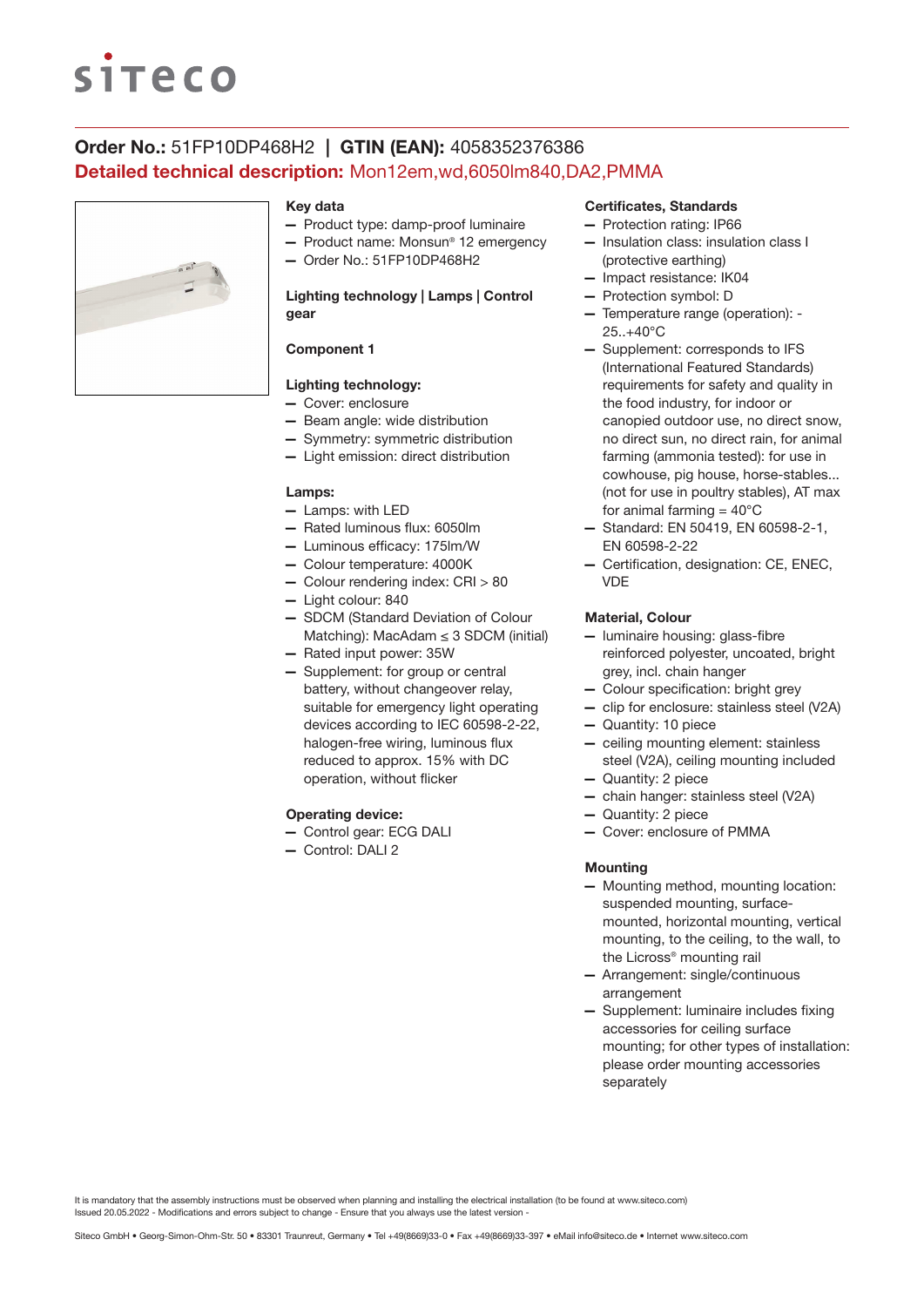

## Order No.: 51FP10DP468H2 | GTIN (EAN): 4058352376386 Detailed technical description: Mon12em,wd,6050lm840,DA2,PMMA



#### Electrical connection

- Connection: terminal, 5-pole, max. 2.5mm²
- Nominal voltage: 220..240V, 0/50..60Hz, AC/DC

#### Dimensions, Weight

- Length: 1590mm
- Width: 90mm
- Height: 88mm
- Weight: 2.5kg

#### Service life

— Rated service life: 50000h (L90/B50) at AT = 25°C, 70000h (L80/B50) at AT = 35°C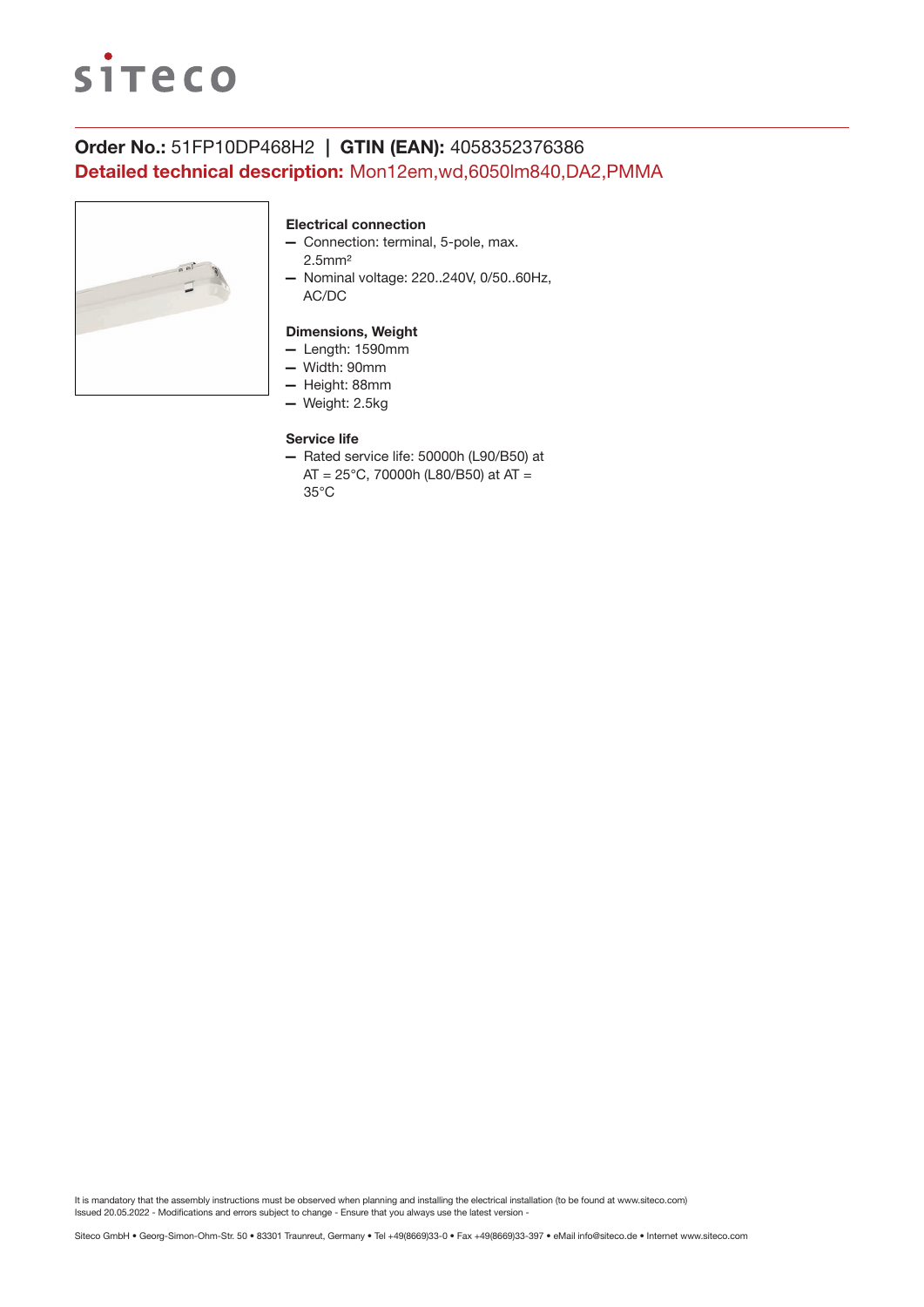

### Order No.: 51FP10DP468H2 | GTIN (EAN): 4058352376386 Dimensions: Mon12em,wd,6050lm840,DA2,PMMA